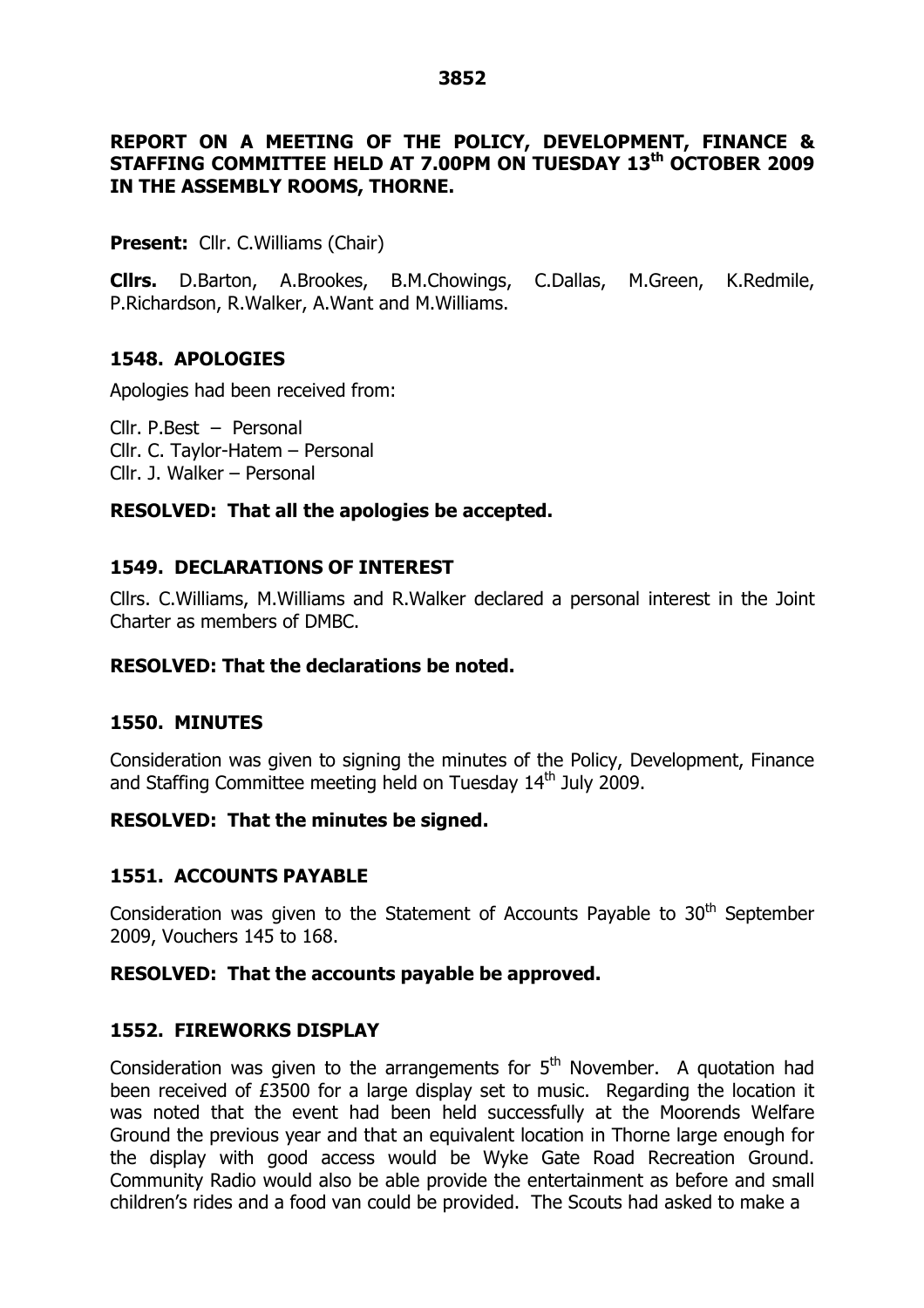collection, however Councillors did not want this as it would be unfair to other youth organisations.

# **RESOLVED:**

- **i) To place an order with Fuse Fireworks.**
- **ii) To locate the event at Wyke Gate Road with a view to alternating with the Welfare Ground in the future if the event was successful.**
- **iii) To book Community Radio and make a donation of £50.**
- **iv) To organise an operator to provide small rides and a food van – Council would receive a fee for this.**

### **1553. MOORENDS WELFARE GROUND –COMMEMORATIVE PIT WHEEL PROJECT**

Councillors heard a progress report:

- Half pit wheel to be provided by UK Coal at a nominal cost.
- Planning permission applied for.
- Discussions were being held with a contractor with appropriate specialist expertise.

# **RESOLVED: That a budget of £5000 be allocated with a view to completing the project by the end of 2009.**

### **1554. JOINT CHARTER**

Consideration was given to the Joint Charter between Parish Councils and Doncaster MBC which gave the opportunity for certain Functions to be delegated by DMBC to Parish Councils if they wished it.

### **RESOLVED: That the Charter be noted.**

### **1555. VENDING REQUEST –THORNE PARK**

Consideration was given to a letter for a specialist coffee van operator who wished to attend some events in Thorne Park. It was noted that the biggest events, the Summer Festival was organised by an independent committee that also organised the Yuletide Fayre.

**RESOLVED: That the operator be provided with details of the organisers of the Summer Festival/Yuletide Fayre and that he also be made aware of the opportunity to stand on Thorne Market Place. Councillors did not wish to grant concessions in the park at other times.**